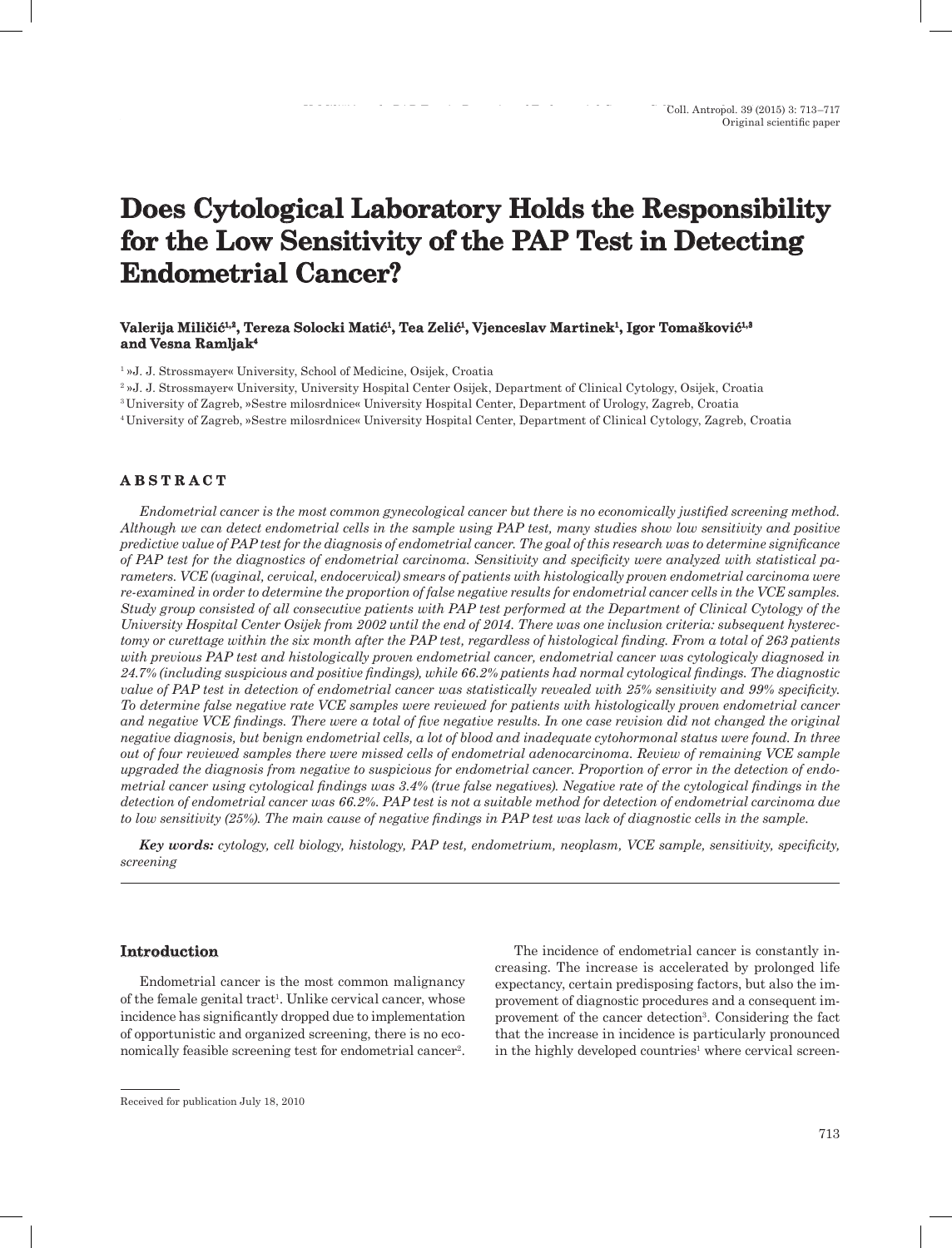ings are implemented, there is a need to investigate the possibility of using Pap test in the diagnosis of endometrial cancer.

## **Participants and Methods**

This is a retrospective cross-sectional comparative study. The study included patients that had a cytological examination of VCE smear at the Clinical Department of Clinical Cytology, University Hospital Center Osijek during the period from 2002 to the end of 2014 provided they had a hysterectomy or fractionated curettage of the endometrium during a period of six months after the diagnosis. Cytology samples were fixed in 95% alcohol and stained by the method of Papanicolaou. Taking into account the criteria for differential cytology, classification Zagreb 20024, which represents a Croatian modification of the Bethesda classification  $(TBS 2001)^5$  was used for cytology diagnosis. Histologic examinations, were performed at the Clinical Department of Pathology and Forensic Medicine, Clinical Hospital Centre Osijek. Histological diagnosis was performed on samples obtained by fractional curettage or resection material, fixed in formaldehyde, embedded in paraffin cubes and described according to current WHO classification<sup>6</sup>.

Age at diagnosis, cytological diagnosis and the most severe histological diagnosis were determined for each patient. Cytological diagnoses were divided into three categories: benign lesions, lesions on the cervix, and lesions that suggest endometrial pathology (atypical glandular cells where invasive lesion (AGC-I) (endometrial), adenocarcinoma cannot be excluded). Samples that comply with the criteria were rescreened in order to determine the weak points of the screening.

#### **Statistics**

Descriptive statistical methods were used for a description of the studied variables and frequency distributions. All variables were tested for normal distribution using the Kolmogorov-Smirnov test and depending on the result non-parametric methods were applied. Mean values of continuous variables are expressed as medians as well as range for the variables without normal distribution. Categorical variables are presented by the frequency distribution within group and percentage share. Mann Whitney test was used to determine if there is statistically significant difference in age between patients with different cytological diagnoses. Fisher's exact test was used to determine the difference between the rations. Significance level α=0.05 was chosen as the significance threshold. All p values were bilaterally. Statistical analysis was used statistical program SPSS (version 16.0, SPSS Inc., Chicago, IL, USA) was used for all the statistical analyses. The diagnostic value of cytology for the detection of malignancy (cancer) of the endometrium was evaluated according to sensitivity and specificity.

## **Results**

The study included 5105 patients who complied with the inclusion criteria. In most of the patients (5007 cases (98.1%)), VCE smear did not reveal any morphological changes that comply with the criteria for a suspected outbreak or definite diagnosis of endometrial malignancy, while the same was found in the cytological smear of 98 patients (1.9%). The mean age of patients was 44 years (interquartile range 33-53 years). The youngest patient was 16 years and the oldest was 91 years old. There is statistically significant difference in age between patients with suspected or proven cytological endometrial lesions

| Cytological<br>diagnosis |               |                  |                    |                             |                  |                              |                              |                         |
|--------------------------|---------------|------------------|--------------------|-----------------------------|------------------|------------------------------|------------------------------|-------------------------|
|                          |               | $LOC^*$          | Benign             | Hyperplasia                 | Endometrial ca.  | Other malignant<br>neoplasms | Total                        | $\mathbf{p}^{\ddagger}$ |
| $LOC^*$                  | N             | 2690<br>(88.3%)  | 324<br>$(10.6\%)$  | 5<br>$(0.2\%)$              | 24<br>$(0.8\%)$  | 3<br>$(0.1\%)$               | 3046<br>$(100\%)^{\ddagger}$ |                         |
|                          | $\frac{0}{0}$ | 97.2             | 16.8               | $\overline{4}$              | 9.1              | 20                           | 59.7                         |                         |
| Negative                 | N             | 63<br>$(3.2\%)$  | 1598<br>$(81.4\%)$ | 119<br>$(6.1\%)$            | 174<br>$(8.9\%)$ | 7<br>$(0.4\%)$               | 1961<br>$(100\%)$            | < 0.001                 |
|                          | $\frac{0}{0}$ | 2.3              | 82.6               | 94.4                        | 66.2             | 46.7                         | 38.4                         |                         |
| Malignant<br>endometrial | N             | 14<br>$(14.3\%)$ | 12<br>$(12.2\%)$   | $\overline{2}$<br>$(2.1\%)$ | 65<br>(66.3%)    | $\overline{5}$<br>$(5.1\%)$  | 98<br>$(100\%)$              |                         |
|                          | $\%$          | 0.5              | 0.6                | $1.6\,$                     | 24.7             | 33.3                         | 1.9                          |                         |
| Total                    | N             | 2767             | 1934               | 126                         | 263              | 15                           | 5105                         |                         |
|                          | $\%$          | 100              | 100                | 100                         | 100              | 100                          | 100                          |                         |

**TABLE 1** THE RATIO OF CYTOLOGICAL AND THE MOST SERIOUS HISTOPATHOLOGICAL DIAGNOSIS (N=5105)

\* LOC - lesion on cervix, †Fisher's exact test, **‡** percentages are only relate (in all horizontal lines) to calculation in horizontal lines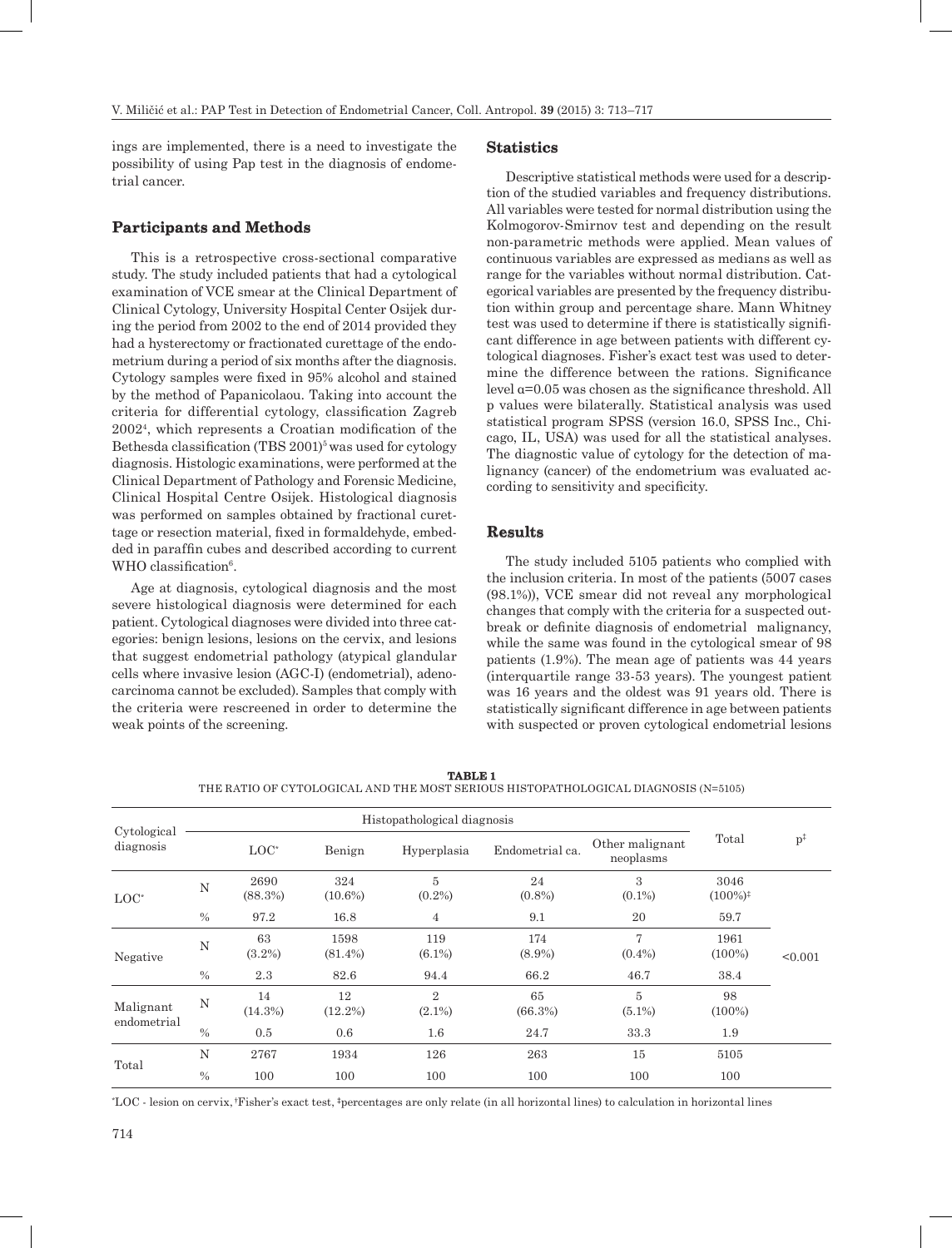**TABLE 2** THE PARAMETERS OF THE DIAGNOSTIC VALUE OF PAP TEST IN DETECTING MALIGNANCIES OF THE ENDOMETRIUM (%)

|                       | Total number |        |                 |
|-----------------------|--------------|--------|-----------------|
| Cytological diagnosis |              | $SE^*$ | SP <sup>†</sup> |
| $LOC*$                | 3046         | 97     | 85              |
| Negative              | 1961         | 83     | 92              |
| Malignant endometrial | 98           | 25     | 99              |
| Total                 | 5105         | 88     | 94              |

\* sensitivity, **†** specificity, **‡**LOC - lesion on cervix

(they are older), mainly middle-aged with mean age 66 (interquartile range from 57 to 72.5 years) (Mann Whitney test, p<0.001).

Cytological diagnoses were compared to the most severe histological diagnoses. Regardless of the type of a histological sample, cytological cervical lesions were proven and histologically confirmed in 2690 (88.3%) cases, a normal cytological findings were confirmed in 1717 (87.6%) cases, while the malignant lesions of the endometrium (or suspected malignant lesions) were confirmed in 70 (71.4%) cases (Table 1). In histologically confirmed endometrial cancer (total 263 cases) Pap test was normal in 174 patients (66.2%), and in 65 patients (24.7%) endometrial cancer was diagnosed or suspected.

Cytological diagnosis of cervical lesions was histologically proven as malignant endometrial lesions in 27 cases (0.9%), while in 119 cases (6.1%) normal cytological findings corresponded to endometrial hyperplasia, in 174 cases (8.9%) endometrial cancer, and in 7 cases (0.4%) some other malignant neoplasm of the endometrium.

Comparing the most severe cytological diagnoses with the most difficult histological diagnoses, regardless of the type of histological samples (Table 1), the cytological diagnosis were classified as true positive, false positive, true negative and false negative. Based on those categories, parameters of differential diagnostic value of cytological diagnosis were calculated (Table 2).

Sensitivity of cytological diagnosis (Pap test) in the detection of endometrial malignancy is 25%, while the specificity is high (99%) (Table 2).

If only endometrial carcinomas were considered, values are similar, which is a result of the largest ratio of endometrial cancer in the total number of cancer lesions.

A total of 181 samples were re-screened (174 histologically proven endometrial cancer and 7 of other malignant neoplasms of endometrium) and five negative cytological findings (2.8%) were revised. In three cases there was missed diagnosis of endometrial adenocarcinoma. In one case, the diagnosis was revised to a suspicion of endometrial cancer (AGC - cannot exclude invasion (endometrial)), and in one case diagnostic cells were not found, but the clinical status revealed high hormone level that did not correspond to the age or medical history, plenty of blood and the presence of endometrial cells with normal morphological appearance which the primary screening did not diagnose (Table 3).

A ratio of errors in cytology findings in detecting endometrial cancer is 3.5%, if calculated as the number of women who have endometrial malignancy and negative cytological findings in relation to the total number of analyzed cytological samples. The revision has revealed that only four samples of the total number with false negative cytology are not recognized by cytologists (cytotechnician), while the others contained no diagnostic cells and the proportion of errors due to cytology laboratory work is 0.08%. The error ratio for cytological findings in detection of endometrial cancer (proportion of false negative) calculated as the number of women who have endometrial malignancy and negative cytological findings with respect to all respondents with a malignant disease of the endometrium is 66.2%. Since the revision identified four falsenegative cytological findings as a reflection of errors in the interpretation of cytology, ratio of false negative that are responsibility of cytology laboratory performance is 1.5%.

#### **Discussion**

In addition to its main purpose Pap test can be used to detect the presence of endometrial cells, although many studies had shown low sensitivity and positive predictive value in their detection. After implementation of Bethesda classification TBS 2001 research had shown that the detection of presence of endometrial cells with normal morphological appearance leads to greater number of endometrial tests but it did not lead to the significant advancement in detection of malignant changes of endometrium<sup>7</sup> . Reasons for low sensitivity in detection of endometrial carci-

| TABLE 3.                                                                  |  |  |  |  |  |  |
|---------------------------------------------------------------------------|--|--|--|--|--|--|
| REVISION RESULTS OF CYTOLOGY NEGATIVE FINDINGS FROM THE PRIMARY SCREENING |  |  |  |  |  |  |

|                                                 | Cytological diagnosis – revision |                                                     |           |                                      |       |  |  |
|-------------------------------------------------|----------------------------------|-----------------------------------------------------|-----------|--------------------------------------|-------|--|--|
| Cytological diagnosis<br>in the first screening | Benign                           | Endometrial cells, high<br>hormone, plenty of blood | $AGC-I^*$ | Adenocarcinoma of<br>the endometrium | Total |  |  |
| Benign                                          | 176                              |                                                     |           |                                      | 181   |  |  |

\*AGC-I - atypical glandular cells, can not exclude invasion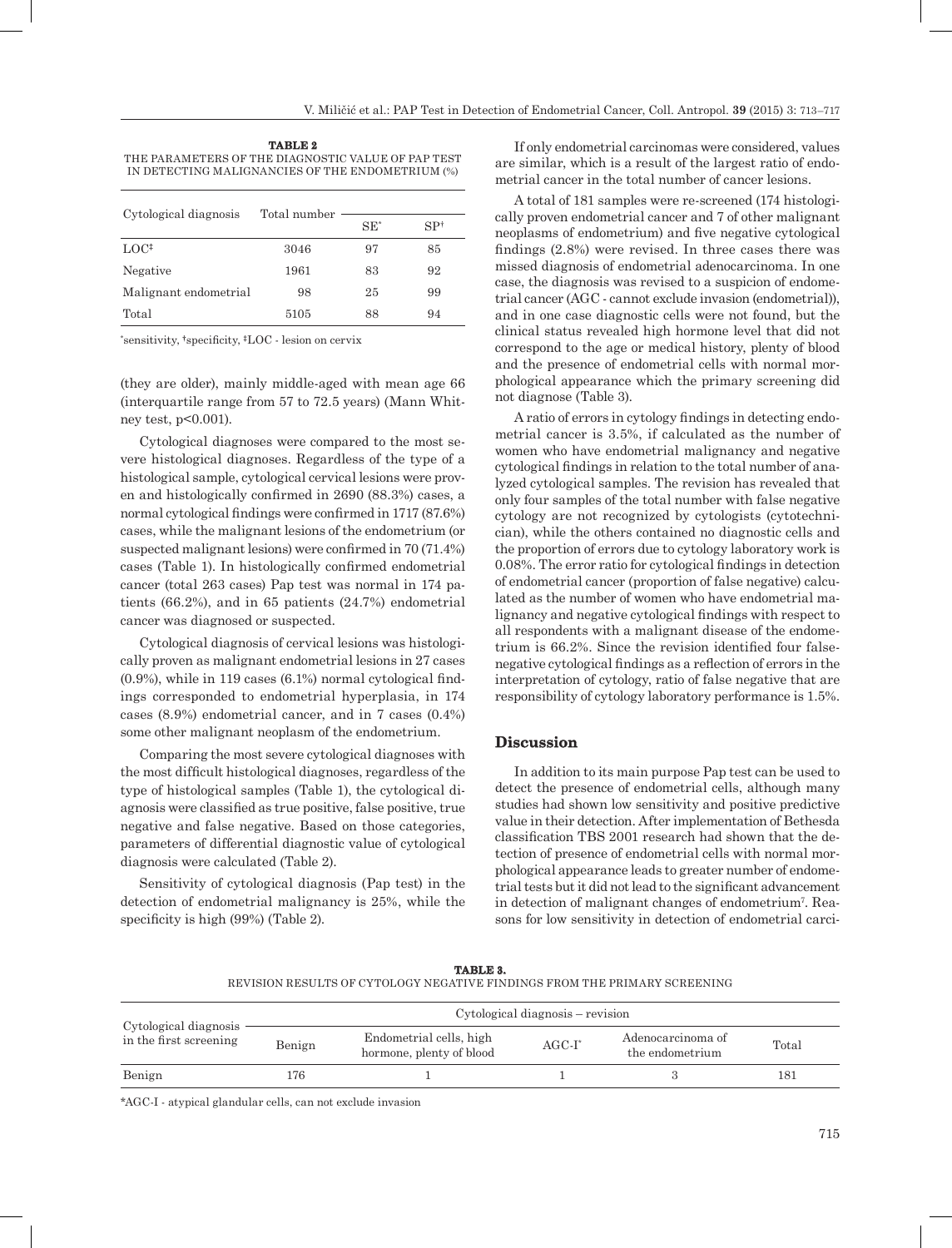noma with Pap test are mostly due to anatomical and physiological factors. Those can be separated into two possible groups, group where certain factors can affect morphology of endometrial cells and the group where factors affect the number of endometrial cells in smears. Endometrial cells morphology can be changed. Degenerative changes on cells are often due to long path of cells from uterus to vagina. Also morphologist can sometimes have difficulties in differentiation between atypical endocervical and endometrial cells. Cancer cells are diploid, rarely aneuploid, and hyperchromasia (as important criteria of malignancy) is usually not expressed. Also, exfoliation in well-differentiated carcinoma is poorly expressed. Diagnostic cells are rarely found or not at all in postmenopausal women, because in those women cervical stenosis can be found often. Cells of poorly differentiated cancer are small, and look like core of intermediate squamous cells, and they can be found in smaller number in cervicovaginal smears, and because of that other cytological parameters are important: appearance of the smear base, tumor diathesis and cytohormonal status<sup>1,8-9</sup>.

Cytological laboratory of Clinical hospital center Osijek describes its findings of endometrial cells in VCE smears according to modification of Bethesda classification, Zagreb 2002, in three categories: morphologically benign looking endometrial cell, ASC- invasion cannot be excluded (endometrial cells) and endometrial adenocarcinoma. To evaluate the diagnostic value of Pap test in detection of endometrial carcinoma, histological findings of patients with previous hysterectomy or fractionated curettage within six months from the last VCE smear were compared.

Mean age of patients with cytologicaly suspected or proven lesion on endometrium in this study is 65 years while the mean age of patients with cytological normal findings or diagnosed cervical lesion was 43 years. Many other studies have similar results<sup>10</sup>. Snyderi and associates (2001) found the greatest number of lesions in group of women over 60 years of  $age<sup>11</sup>$ . Mean age of patients reported in study of Gu and associates (2001) that correlated Pap test with histologically proven endometrial cancer, was  $65$  years<sup>12</sup>.

In 66.2% of patients with histologically proven endometrial cancer Pap test was normal, and in 24.7% was diagnosed as endometrial cancer or suspicion to endometrial cancer. Such large number of negative cytological findings is resulting with a low sensitivity of conventional Pap test in diagnostics of endometrial cancer only 25%. Sams and associates (2012) had compared conventional Pap test with liquid-based cytology and have also reported low sensitivity (20-30%). Other literature sources report sensitivity of Pap test between 40-70%<sup>8,13-14</sup>.

In cases where cytological findings report suspicion on malignant endometrial disease or in cases of set diagno-

sis, the same diagnosis is hystologically proven in 71.4% of cases. In 14% of the cases cytologist has recognized the existence of pathology, but he misjudged the origin of pathologically altered cells. Only 12.2% of women with cytological diagnosed endometrial pathology have had a false positive test, which results in high specificity of cytological differential diagnosis.

Fujiware et al. (2015) have conducted research of cytohistology correlation on 1441 female patients with uterus carcinoma. In their research the specificity of cytology to detect endometrial carcinoma was 98.8% which is in accordance with results of this study<sup>15</sup>.

Usually there are two methods to determine the ratio of errors in cytological findings. First one is to determine the number of women who have endometrial pathology and negative cytology findings in relation to the total number of cytology smears analyzed through the observed period. This method has very low proportion of error. Second method is to determine the proportion of errors by determining the number of women who have endometrial pathology and calculating percentage of normal cytology findings. This method has greater percentage of errors. Such a large difference reflects the fact that most of the cytological findings are without pathology. This opens a question, about the level of cytology ability to detect this small percentage of abnormal samples. This result is called false negative ratio, and is calculated as a number of cytology findings that are interpreted as normal in women with endometrial pathology in relation to number of women with endometrial pathology. False negative ratio in this study is extremely high (up to 66.2%). In order to determine the cause of so many false negative samples, we rescreened all false negative cytology samples in which endometrial carcinoma was proven histologically. With rescreening we identified four diagnostic failures, and it has been found that 177 samples did not contain diagnostic cells needed to determine endometrial pathology.

## **Conclusion**

Pap test as method is not satisfactory in diagnosis of endometrial pathology (sensitivity 25%, false negative ratio 66.2%). The errors in cytotehnologist and cytologist interpretation make up a small proportion of the false negative results, indicating that the insufficiency of the method is determined primarily by anatomical and physiological factors. But, it is necessary to put special attention to the interpretation of the origin of pathological cells (because of possible confusion with the pathology of the cervix), the findings of benign endometrial cells and the presence of other cytological parameters such as appearance of background smear, tumor diathesis and cytohormonal status of woman.